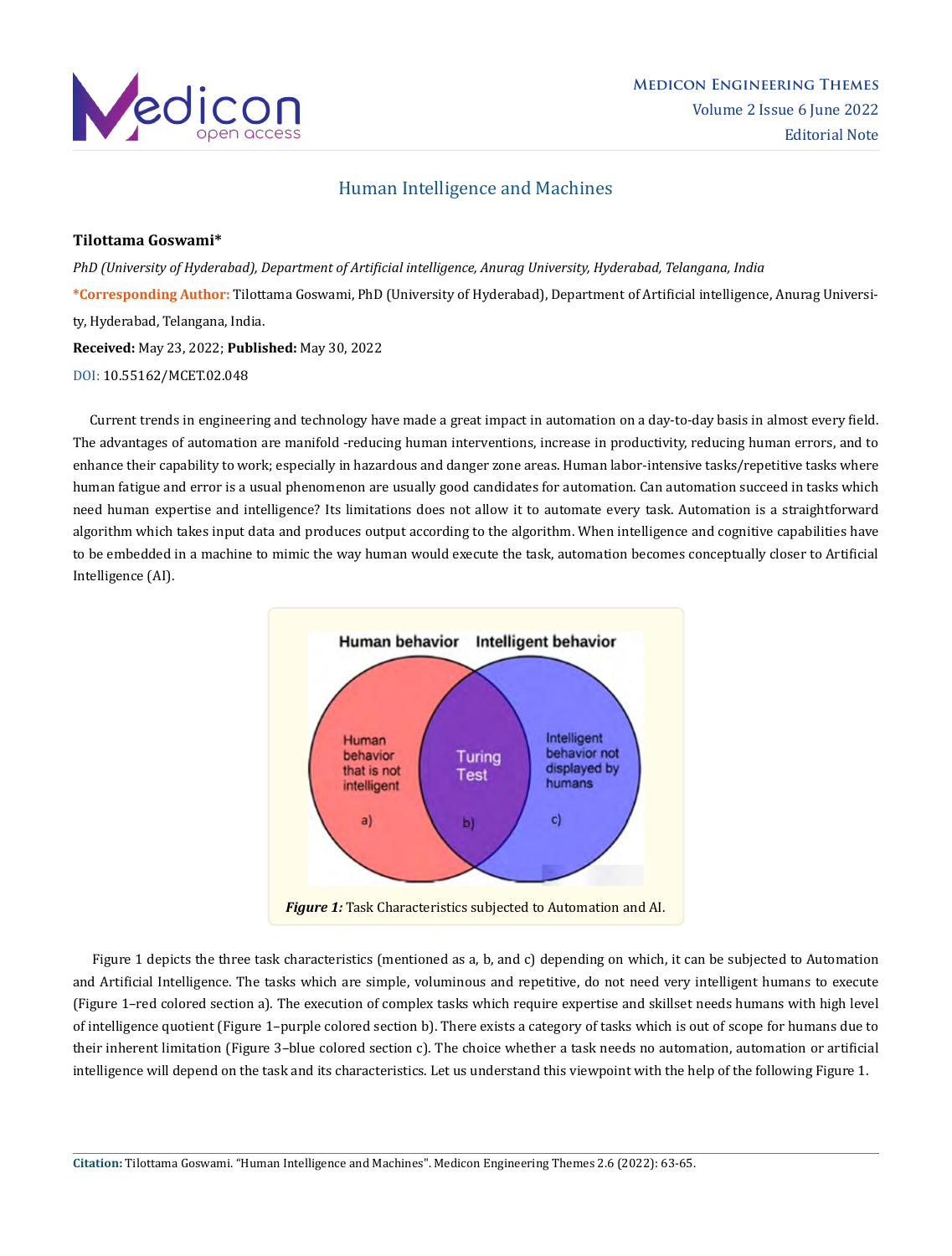#### **Human Intelligence and Machines**

 As mentioned in red section a) of Figure1, tasks to be carried out require average human intelligence where work is voluminous and repetitive in nature. Automation of such tasks have been a part of third industrial and digital revolution. Some of these applications are very common and popular in making people's life easier. Automated washing machines, merchandise shopping using automated vending machine, bank transactions using automated teller machine are few examples. These automated solutions work in same manner for every customer. The question arises - Is there a scope of intelligence (AI) getting embedded in these machines? For example, AI enabled washing machine recommends optimal wash cycles based on fabric, water quality, level of dirt, etc. AI powered vending machine for a snack helps in product brand building by understanding the customer behavior and making real time data driven decisions. Task execution in this manner will add customer delight along with satisfaction. Thus, there is always a scope of taking task automations further towards artificial intelligence enabled tasks.

 Tasks which require high IQ or human intelligence quotient is mentioned in overlapped purple section b) of Figure 1. Is it possible to automate a part of skilled work and replace a skilled worker? Professionals such as medical practitioners, geologists, radiologists, bankers, engineers, detectives, translators, are skilled humans who learn, unlearn, acquire knowledge after completing courses for a specific number of years and become experts with enriching experience. Their decision making needs intelligence to choose the best heuristic to accomplish their respective task. The task of prediction, classification, regression and recognition require human intelligence and knowledge of domain experts to automate these tasks; which does not seem like an easy job. Automating these tasks require Machine Learning (ML) and Deep Learning (DL), which are subparts of artificial intelligence. There can be many solutions, out of which the optimum solution has to be searched by the learning models and the heuristic algorithms. Human replacement is not possible as artificial intelligence falls short at it. A portion of task can definitely be solved using intelligent automation; such as work of pathologists, radiologists, language translation, biometric attendance, etc. with decent accuracy. Cognitive skills make humans very special as it helps human brains to think, read, learn, remember and reason. The Turing Test named after Alan Turing, an English computer scientist; is a test in artificial intelligence to determine whether a computer is capable of thinking like humans. Till date, AI enabled machines could not pass the Turing Test due to its limitation to reason logically.

 Human intelligence have limitations which cannot be displayed as shown in blue portion of Figure 1. Automation in these areas is considered a breakthrough. Machines have huge memory and high computation speed. Humans have limited computational power and memory power. The whole electromagnetic spectrum is not visible to humans. Mathematical computation, data storage, capturing data other than the visible spectrum and inferring knowledge is a big breakthrough in the field of science and technology. For e.g., AI in Remote Sensing has made a tremendous mark in geomatics community in collecting and integrating spatial data over different geographical areas at different times. Technologies like deep learning, is a specialized machine learning technique which is modeled on human brain.

 At present times AI is a limited version of intelligence and is known as Weak AI or Narrow AI. Weak AI is capable of conducting one task at time and is still incapable of handling and coordinating multiple tasks at a time. Some applications of Weak AI are digital voice assistants, language translator, holiday planner &weather forecast, search engines, movie recommender system, warehouse maintenance, delivery bots and chat bots. Strong AI algorithms should be able to make independent decisions without human interference and mimic exactly like humans. Strong AI has far more to achieve and mimic Human Intelligence to be able to pass the Turing Test.

#### *How to Achieve Strong AI?*

Researchers can focus on the following open areas of research essential to achieve Strong AI.

- 1. Knowledge Representation: Data intensive science in the era of digital revolution generates voluminous raw data in every field such as social media, medical diagnostics, education sector, etc. This has created a significant mark in the way we handle, store and manage data efficiently to generate and represent knowledge, used for further reasoning. Study and proper implementation of Big Data Analytics leverages learning by machines and makes AI smarter and stronger.
- 2. Automated Reasoning Humans think logically and rationally. Despite major advances in AI, machines still do not possess the

64